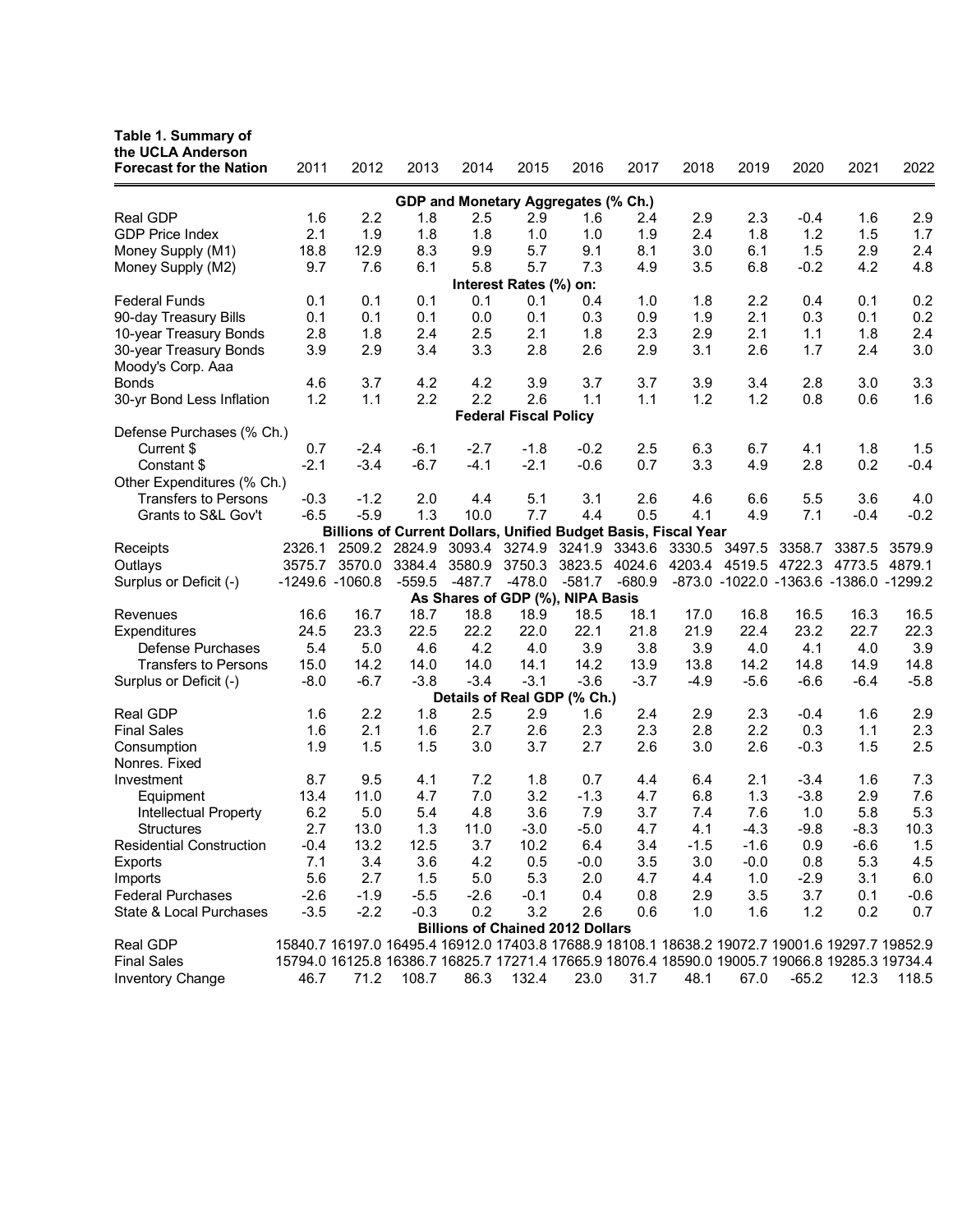## **Table 2. Summary of the**

| <b>UCLA Anderson Forecast</b>                              |        |                                                                                     |                                                   |       |                          |        |        |        |            |        |               |                  |  |
|------------------------------------------------------------|--------|-------------------------------------------------------------------------------------|---------------------------------------------------|-------|--------------------------|--------|--------|--------|------------|--------|---------------|------------------|--|
| for the Nation                                             | 2011   | 2012                                                                                | 2013                                              | 2014  | 2015                     | 2016   | 2017   | 2018   | 2019       | 2020   | 2021          | 2022             |  |
| <b>Industrial Production and Resource Utilization</b>      |        |                                                                                     |                                                   |       |                          |        |        |        |            |        |               |                  |  |
| Industrial Prod. (% Ch.)                                   | 3.1    | 3.0                                                                                 | 2.0                                               | 3.1   | $-1.0$                   | $-2.0$ | 2.3    | 3.9    | 0.8        | $-2.0$ | 0.1           | 2.8              |  |
| Capacity Util. Manuf. (%)                                  | 73.5   | 74.5                                                                                | 74.4                                              | 75.2  | 75.3                     | 74.2   | 75.1   | 76.6   | 75.6       | 71.6   | 72.2          | 74.4             |  |
| Real Bus. Investment as %                                  |        |                                                                                     |                                                   |       |                          |        |        |        |            |        |               |                  |  |
| of Real GDP                                                | 14.6   | 15.7                                                                                | 16.3                                              | 17.0  | 17.0                     | 17.1   | 17.4   | 17.7   | 17.5       | 17.1   | 16.8          | 17.3             |  |
| Nonfarm Employment (mil.)                                  | 131.9  | 134.2                                                                               | 136.4                                             | 138.9 | 141.8                    | 144.3  | 146.6  | 148.9  | 150.9      | 151.0  | 150.3         | 151.5            |  |
| Unemployment Rate (%)                                      | 8.9    | 8.1                                                                                 | 7.4                                               | 6.2   | 5.3                      | 4.9    | 4.4    | 3.9    | 3.7        | 4.3    | 4.9           | 4.7              |  |
|                                                            |        |                                                                                     |                                                   |       | Inflation (% Ch.)        |        |        |        |            |        |               |                  |  |
| <b>Consumer Price Index</b>                                | 3.1    | 2.1                                                                                 | 1.5                                               | 1.6   | 0.1                      | 1.3    | 2.1    | 2.4    | 1.8        | 1.2    | 1.9           | 1.9              |  |
| Total less Food & Energy                                   | 1.7    | 2.1                                                                                 | 1.8                                               | 1.8   | 1.8                      | 2.2    | 1.8    | 2.1    | 2.2        | 2.1    | 1.6           | 1.8              |  |
| Consumption Chain Index                                    | 2.5    | 1.9                                                                                 | 1.3                                               | 1.5   | 0.2                      | 1.0    | 1.8    | 2.1    | 1.4        | 1.1    | 1.5           | 1.6              |  |
| GDP Chain Index                                            | 2.1    | 1.9                                                                                 | 1.8                                               | 1.8   | 1.0                      | 1.0    | 1.9    | 2.4    | 1.8        | 1.2    | 1.5           | 1.7              |  |
| Producers Price Index                                      | 8.8    | 0.5                                                                                 | 0.6                                               | 0.9   | $-7.2$                   | $-2.7$ | 4.4    | 4.3    | $-1.0$     | $-2.9$ | 2.5           | 2.4              |  |
|                                                            |        |                                                                                     | Factors Related to Inflation (% Ch.)              |       |                          |        |        |        |            |        |               |                  |  |
| Nonfarm Business Sector                                    | 2.2    | 2.6                                                                                 | 1.3                                               | 2.8   | 3.1                      | 1.1    | 3.5    | 3.1    | 3.8        | 3.1    | 2.6           | 2.7              |  |
| <b>Wage Compensation</b><br>Productivity                   | $-0.0$ | 0.9                                                                                 | 0.5                                               | 0.9   | 1.3                      | 0.3    | 1.3    | 1.3    | 1.7        | 0.1    | 2.5           | 2.0              |  |
| Unit Labor Costs                                           | 2.2    | 1.8                                                                                 | 0.8                                               | 1.9   | 1.7                      | 0.8    | 2.1    | 1.8    | 2.0        | 3.0    | 0.1           | 0.6              |  |
| Farm Price Index                                           | 23.6   | 3.2                                                                                 | 1.4                                               | 1.1   | $-11.9$                  | $-9.6$ | 3.1    | $-0.6$ | 0.1        | $-1.3$ | 0.3           | 1.6              |  |
| Crude Oil Price (\$/bbl)                                   | 95.1   | 94.2                                                                                | 97.9                                              | 93.3  | 48.7                     | 43.2   | 51.0   | 64.9   | 57.0       | 38.6   | 49.0          | 55.1             |  |
| New Home Price (\$1000)                                    | 224.3  | 242.1                                                                               | 265.1                                             | 283.2 | 293.7                    | 306.5  | 321.6  | 323.1  | 318.8      | 344.2  | 334.9         | 334.9            |  |
|                                                            |        |                                                                                     | Income, Consumption and Saving (% Ch.)            |       |                          |        |        |        |            |        |               |                  |  |
| Disposable Income                                          | 4.9    | 5.3                                                                                 | 0.0                                               | 5.6   | 4.3                      | 2.8    | 4.7    | 6.1    | 4.3        | 3.0    | 2.3           | 3.7              |  |
| Real Disposable Income                                     | 2.4    | 3.3                                                                                 | $-1.3$                                            | 4.1   | 4.1                      | 1.8    | 2.9    | 4.0    | 2.9        | 1.9    | 0.7           | 2.1              |  |
| <b>Real Consumption</b>                                    | 1.9    | 1.5                                                                                 | 1.5                                               | 3.0   | 3.7                      | 2.7    | 2.6    | 3.0    | 2.6        | $-0.3$ | 1.5           | 2.5              |  |
| Savings Rate (%)                                           | 7.2    | 8.9                                                                                 | 6.4                                               | 7.4   | 7.6                      | 6.8    | 7.0    | 7.7    | 7.9        | 9.9    | 9.3           | 9.0              |  |
|                                                            |        |                                                                                     | <b>Housing and Automobiles, Millions of Units</b> |       |                          |        |        |        |            |        |               |                  |  |
| <b>Housing Starts</b>                                      | 0.612  | 0.784                                                                               | 0.928                                             | 1.000 | 1.107                    | 1.178  | 1.209  | 1.250  | 1.300      | 1.330  | 1.248         | 1.304            |  |
| Auto & Light Truck Sales                                   | 12.7   | 14.4                                                                                | 15.5                                              | 16.5  | 17.4                     | 17.5   | 17.1   | 17.2   | 16.9       | 15.1   | 16.1          | 16.4             |  |
|                                                            |        |                                                                                     |                                                   |       | <b>Corporate Profits</b> |        |        |        |            |        |               |                  |  |
| <b>Billions of Dollars</b>                                 |        |                                                                                     |                                                   |       |                          |        |        |        |            |        |               |                  |  |
| <b>Before Taxes</b>                                        |        | 1818.2 2156.1 2151.5 2264.5 2136.9 2117.4 2133.0 2063.5 2048.0 1863.2 2150.6 2372.3 |                                                   |       |                          |        |        |        |            |        |               |                  |  |
| <b>After Taxes</b>                                         |        | 1537.2 1821.2 1788.7 1857.2 1740.3 1739.8 1813.6 1843.7 1833.1 1677.9 1924.2 2119.9 |                                                   |       |                          |        |        |        |            |        |               |                  |  |
| Percent Change                                             |        |                                                                                     |                                                   |       |                          |        |        |        |            |        |               |                  |  |
| <b>Before Taxes</b>                                        | $-0.9$ | 18.6                                                                                | $-0.2$                                            | 5.2   | $-5.6$                   | $-0.9$ | 0.7    | $-3.3$ | $-0.7$     | $-9.0$ | 15.4          | 10.3             |  |
| <b>After Taxes</b>                                         | $-1.6$ | 18.5                                                                                | $-1.8$                                            | 3.8   | $-6.3$                   | $-0.0$ | 4.2    | 1.7    | $-0.6$     | $-8.5$ | 14.7          | 10.2             |  |
|                                                            |        |                                                                                     | International Trade Factors (% Ch.)               |       |                          |        |        |        |            |        |               |                  |  |
| Nominal                                                    |        |                                                                                     |                                                   |       |                          |        |        |        |            |        |               |                  |  |
| U.S. Dollar                                                |        |                                                                                     |                                                   |       |                          |        |        |        |            |        |               |                  |  |
| <b>Industrial Countries</b>                                | $-5.8$ | 3.6                                                                                 | 3.0                                               | 3.1   | 15.7                     | 1.2    | $-0.5$ | $-2.3$ | 3.5        | 0.6    | $-1.2$        | 0.5              |  |
| <b>Developing Countries</b>                                | $-3.2$ | 2.6                                                                                 | $-0.5$                                            | 3.0   | 10.6                     | 8.0    | $-0.1$ | 0.7    | 3.1        | 0.7    | $-1.7$        | 1.4              |  |
| <b>Exports</b>                                             | 13.9   | 4.2                                                                                 | 3.7                                               | 4.3   | $-4.4$                   | $-2.0$ | 6.1    | 6.5    | $-0.2$     | $-1.8$ | 6.5           | 6.3              |  |
| Imports                                                    | 13.7   | 2.9                                                                                 | 0.2                                               | 4.2   | $-3.2$                   | $-1.7$ | 7.0    | 7.4    | $-0.4$     | $-5.1$ | 3.4           | 7.3              |  |
| Net Exports (bil. \$)<br>Real                              |        | -579.5 -568.6 -490.8 -507.7 -519.8 -518.8 -575.3 -638.2 -631.7 -515.5               |                                                   |       |                          |        |        |        |            |        |               | -456.0 -514.8    |  |
| U.S. Dollar                                                |        |                                                                                     |                                                   |       |                          |        |        |        |            |        |               |                  |  |
|                                                            | $-4.7$ |                                                                                     | 5.2                                               | 5.0   | 18.6                     | 2.7    | 0.2    | $-0.2$ |            | 1.3    |               |                  |  |
| <b>Industrial Countries</b><br><b>Developing Countries</b> | $-2.1$ | 7.3<br>6.6                                                                          | 1.6                                               | 4.9   | 13.5                     | 9.5    | 0.9    | 2.8    | 6.6<br>6.3 | $-0.1$ | 1.8<br>$-1.3$ | $-0.1$<br>$-0.6$ |  |
| Exports                                                    | 7.1    | 3.4                                                                                 | 3.6                                               | 4.2   | 0.5                      | $-0.0$ | 3.5    | 3.0    | $-0.0$     | 0.8    | 5.3           | 4.5              |  |
| Imports                                                    | 5.6    | 2.7                                                                                 | 1.5                                               | 5.0   | 5.3                      | 2.0    | 4.7    | 4.4    | 1.0        | $-2.9$ | 3.1           | 6.0              |  |
| Net Exports (bil. '12 \$)                                  |        | -568.1 -568.6 -532.8 -577.2 -721.6 -783.7 -849.7 -920.0 -953.6 -832.6 -801.2 -889.9 |                                                   |       |                          |        |        |        |            |        |               |                  |  |
|                                                            |        |                                                                                     |                                                   |       |                          |        |        |        |            |        |               |                  |  |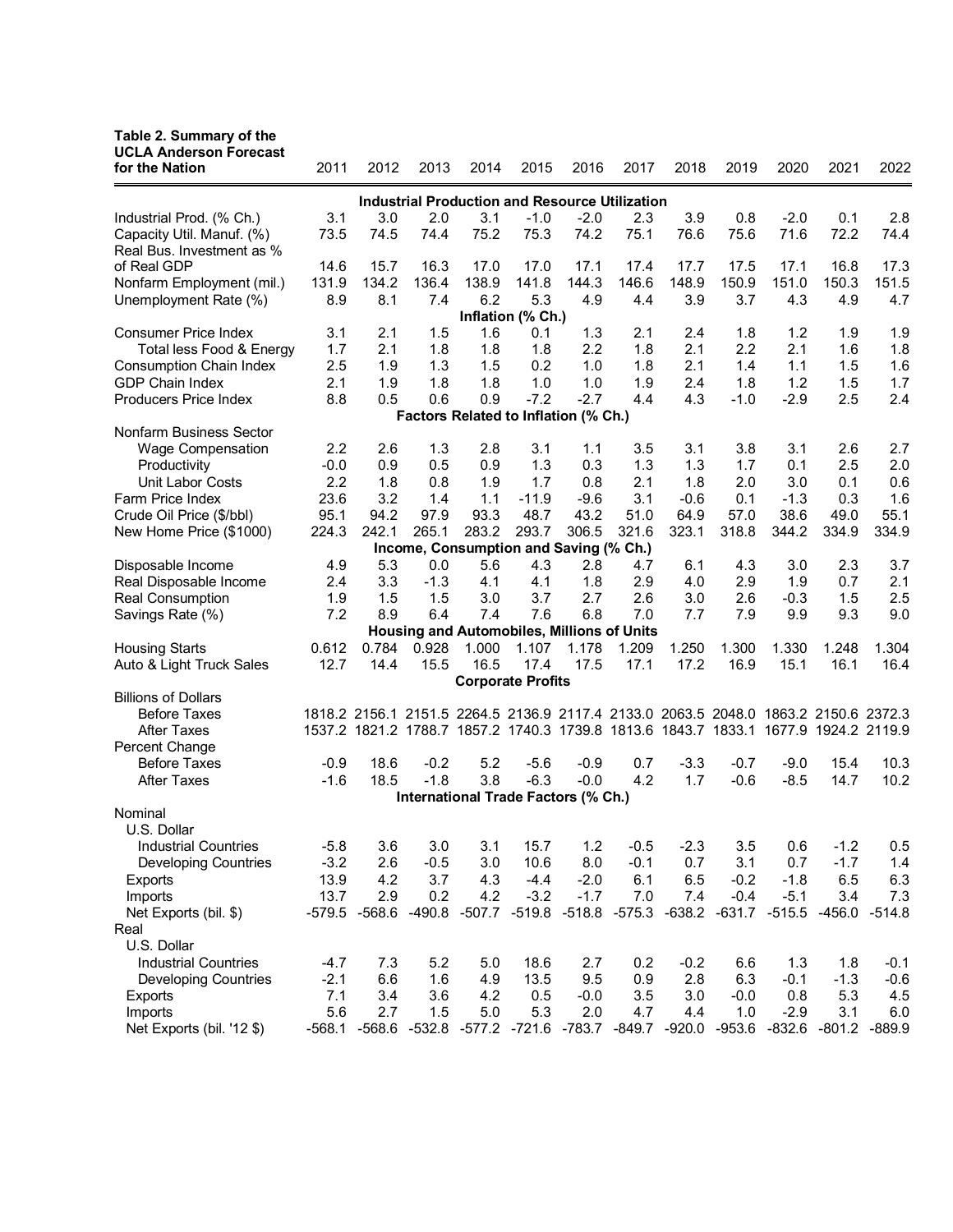## **Table 3. Quarterly**

**Summary of the UCLA** 

| <b>Anderson Forecast for</b><br>the Nation |          |          |          | 2019Q4 2020Q1 2020Q2 2020Q3 2020Q4 2021Q1 2021Q2 2021Q3 2021Q4 2022Q1 2022Q2            |          |          |          |          |          |          |          |  |
|--------------------------------------------|----------|----------|----------|-----------------------------------------------------------------------------------------|----------|----------|----------|----------|----------|----------|----------|--|
| GDP and Monetary Aggregates (% Ch.)        |          |          |          |                                                                                         |          |          |          |          |          |          |          |  |
| Real GDP                                   | 2.1      | 0.4      | $-6.5$   | $-1.9$                                                                                  | 4.0      | 2.7      | 2.0      | 1.9      | 2.9      | 3.1      | 3.3      |  |
| <b>GDP Price Index</b>                     | 1.3      | 1.0      | 0.8      | 1.0                                                                                     | 1.3      | 1.7      | 1.8      | 1.7      | 1.7      | 1.7      | 1.7      |  |
| Money Supply (M1)                          | 8.3      | 1.4      | $-1.2$   | 1.4                                                                                     | 4.6      | 3.9      | 2.9      | 2.5      | 2.5      | 2.4      | 2.6      |  |
| Money Supply (M2)                          | 8.4      | 0.6      | $-5.8$   | $-0.8$                                                                                  | 5.4      | 4.5      | 3.9      | 3.7      | 4.7      | 4.8      | 5.0      |  |
|                                            |          |          |          | Interest Rates (%) on:                                                                  |          |          |          |          |          |          |          |  |
| <b>Federal Funds</b>                       | 1.6      | 1.2      | 0.1      | 0.1                                                                                     | 0.1      | 0.1      | 0.1      | 0.1      | 0.1      | 0.1      | 0.1      |  |
| 90-day Treasury Bills                      | 1.6      | 1.1      | 0.1      | 0.0                                                                                     | 0.0      | 0.1      | 0.1      | 0.1      | 0.1      | 0.1      | 0.1      |  |
| 10-year Treasury Bonds                     | 1.8      | 1.3      | 0.9      | 1.0                                                                                     | 1.2      | 1.4      | 1.6      | 1.9      | 2.1      | 2.3      | 2.4      |  |
| 30-year Treasury Bonds                     | 2.3      | 1.8      | 1.5      | 1.7                                                                                     | 1.9      | 2.1      | 2.3      | 2.6      | 2.8      | 2.9      | 3.0      |  |
| Moody's Corp. Aaa                          |          |          |          |                                                                                         |          |          |          |          |          |          |          |  |
| <b>Bonds</b>                               | 3.0      | 2.7      | 2.9      | 2.9                                                                                     | 2.9      | 2.9      | 3.0      | 3.1      | 3.2      | 3.2      | 3.2      |  |
| 30-yr Bond Less Inflation                  | 0.9      | 1.0      | 1.3      | 0.5                                                                                     | 0.5      | 0.3      | 0.6      | 0.8      | 0.9      | 1.3      | 1.5      |  |
|                                            |          |          |          | <b>Federal Fiscal Policy</b>                                                            |          |          |          |          |          |          |          |  |
| Defense Purchages (% Ch.)                  |          |          |          |                                                                                         |          |          |          |          |          |          |          |  |
| Current \$                                 | 7.2      | 2.1      | 5.7      | 2.4                                                                                     | 1.5      | 1.2      | 1.5      | 1.4      | 1.7      | 2.0      | 1.5      |  |
| Constant \$                                | 5.3      | 0.6      | 5.0      | 1.6                                                                                     | 0.2      | $-0.5$   | $-0.6$   | $-0.6$   | $-0.3$   | 0.1      | $-0.3$   |  |
| Other Expenditures (% Ch.)                 |          |          |          |                                                                                         |          |          |          |          |          |          |          |  |
| <b>Transfers to Persons</b>                | 4.7      | 6.0      | 5.7      | 8.9                                                                                     | 3.5      | 2.4      | 2.8      | 1.1      | 4.3      | 6.6      | 3.3      |  |
| Grants to S&L Gov't                        | 1.5      | $-2.8$   | 16.3     | 33.8                                                                                    | 1.6      | $-10.9$  | $-4.7$   | $-11.6$  | 2.8      | 2.2      | 1.8      |  |
|                                            |          |          |          |                                                                                         |          |          |          |          |          |          |          |  |
| Receipts                                   | 806.5    | 760.7    | 1001.0   | <b>Billions of Current Dollars, Unified Budget Basis, NSA</b><br>814.8                  | 782.1    | 737.8    | 1003.2   | 835.6    | 810.9    | 778.0    | 1051.7   |  |
|                                            | 1163.1   | 1185.1   | 1153.6   | 1186.0                                                                                  | 1197.7   | 1213.3   | 1171.6   | 1175.6   | 1212.9   | 1245.3   | 1206.2   |  |
| Outlays                                    | $-356.6$ | $-424.3$ | $-152.6$ | $-371.1$                                                                                | $-415.6$ | $-475.6$ | $-168.4$ | $-340.0$ | $-402.0$ | $-467.3$ | $-154.5$ |  |
| Surplus or Deficit (-)                     |          |          |          |                                                                                         |          |          |          |          |          |          |          |  |
|                                            |          |          |          | As Shares of GDP (%), NIPA Basis                                                        |          |          |          |          |          |          |          |  |
| Revenues                                   | 16.7     | 16.7     | 16.6     | 16.5                                                                                    | 16.4     | 16.3     | 16.3     | 16.3     | 16.2     | 16.3     | 16.4     |  |
| Expenditures                               | 22.4     | 22.5     | 23.1     | 23.7                                                                                    | 23.3     | 23.0     | 22.8     | 22.5     | 22.5     | 22.5     | 22.3     |  |
| Defense Purchases                          | 4.0      | 4.0      | 4.1      | 4.1                                                                                     | 4.1      | 4.1      | 4.0      | 4.0      | 4.0      | 4.0      | 3.9      |  |
| <b>Transfers to Persons</b>                | 14.2     | 14.3     | 14.8     | 15.1                                                                                    | 15.0     | 15.0     | 14.9     | 14.8     | 14.8     | 14.9     | 14.8     |  |
| Surplus or Deficit (-)                     | $-5.7$   | $-5.9$   | $-6.5$   | $-7.2$                                                                                  | $-7.0$   | $-6.7$   | $-6.5$   | $-6.3$   | $-6.2$   | $-6.2$   | $-5.9$   |  |
|                                            |          |          |          | Details of Real GDP (% Ch.)                                                             |          |          |          |          |          |          |          |  |
| Real GDP                                   | 2.1      | 0.4      | $-6.5$   | $-1.9$                                                                                  | 4.0      | 2.7      | 2.0      | 1.9      | 2.9      | 3.1      | 3.3      |  |
| <b>Final Sales</b>                         | 3.3      | 0.3      | $-5.7$   | 0.7                                                                                     | 3.3      | 1.9      | 0.9      | 0.5      | 2.1      | 2.6      | 3.2      |  |
| Consumption                                | 1.7      | $-0.3$   | $-7.8$   | $-0.1$                                                                                  | 4.4      | 2.5      | 2.0      | 0.8      | 2.2      | 2.5      | 3.3      |  |
| Nonres. Fixed                              |          |          |          |                                                                                         |          |          |          |          |          |          |          |  |
| Investment                                 | $-2.3$   | $-1.2$   | $-7.9$   | $-6.0$                                                                                  | $-1.3$   | 4.5      | 4.4      | 6.2      | 7.8      | 8.2      | 7.3      |  |
| Equipment                                  | $-4.4$   | $-3.1$   | $-5.4$   | $-5.3$                                                                                  | $-1.8$   | 7.7      | 6.9      | 5.7      | 6.3      | 7.8      | 8.1      |  |
| Intellectual Property                      | 4.0      | 3.5      | $-5.7$   | $-6.6$                                                                                  | 9.2      | 12.4     | 6.3      | 6.6      | 5.2      | 5.7      | 5.0      |  |
| <b>Structures</b>                          | $-8.1$   | $-5.2$   | $-16.4$  | $-6.5$                                                                                  | $-17.0$  | $-14.9$  | $-4.5$   | 6.4      | 16.7     | 14.2     | 9.8      |  |
| <b>Residential Construction</b>            | 6.1      | 12.8     | $-9.8$   | $-11.4$                                                                                 | $-2.7$   | $-7.5$   | $-8.2$   | $-4.9$   | 0.8      | 2.1      | 6.4      |  |
| Exports                                    | 2.0      | $-0.5$   | $-2.4$   | 5.9                                                                                     | 9.5      | 5.9      | 3.7      | 4.2      | 4.9      | 4.8      | 4.5      |  |
| Imports                                    | $-8.6$   | 0.2      | $-4.2$   | $-6.1$                                                                                  | 1.5      | 4.9      | 7.3      | 7.4      | 6.3      | 5.2      | 5.2      |  |
| <b>Federal Purchases</b>                   | 3.8      | 1.6      | 8.4      | 2.3                                                                                     | $-2.6$   | $-0.2$   | $-0.3$   | $-0.4$   | $-0.4$   | $-0.2$   | $-0.8$   |  |
| State & Local Purchases                    | 1.9      | 1.6      | 1.4      | $-0.3$                                                                                  | $-0.0$   | 0.3      | 0.0      | 0.4      | 0.3      | 0.5      | 0.7      |  |
|                                            |          |          |          | <b>Billions of Chained 2012 Dollars</b>                                                 |          |          |          |          |          |          |          |  |
| Real GDP                                   |          |          |          | 19220.5 19240.3 18919.2 18830.5 19016.5 19145.8 19242.2 19331.6 19471.1 19618.3 19777.2 |          |          |          |          |          |          |          |  |
| <b>Final Sales</b>                         |          |          |          | 19207.5 19221.2 18943.6 18975.0 19127.4 19217.0 19258.5 19281.8 19384.1 19509.9 19664.1 |          |          |          |          |          |          |          |  |
| <b>Inventory Change</b>                    | 13.0     | 19.1     | $-24.5$  | $-144.5$                                                                                | $-110.8$ | $-71.3$  | $-16.3$  | 49.9     | 87.0     | 108.3    | 113.1    |  |